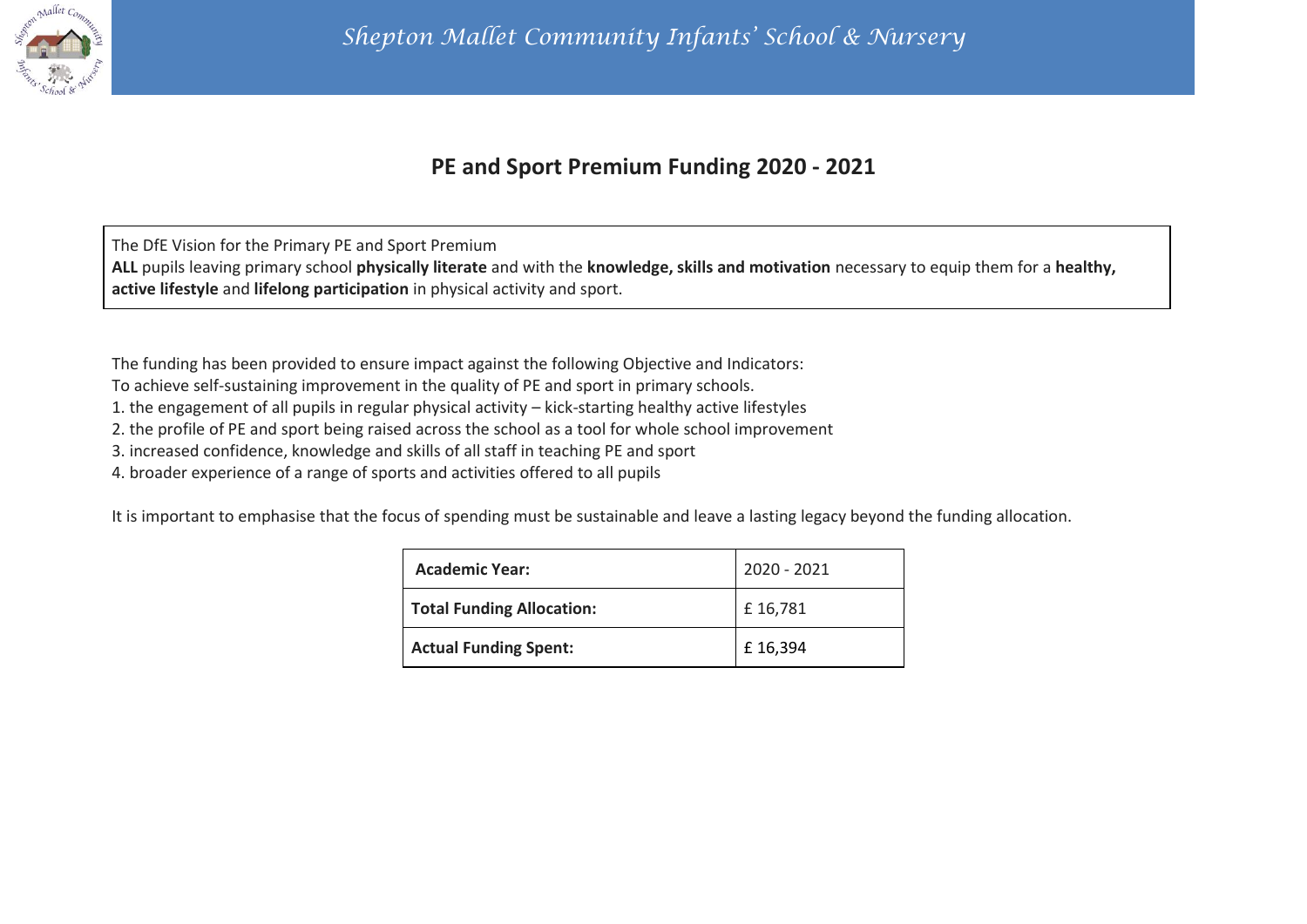

| <b>Objective</b>                        | <b>Key Actions</b>                                                  | <b>Allocated funding</b> | <b>Outcomes</b>                                                             |
|-----------------------------------------|---------------------------------------------------------------------|--------------------------|-----------------------------------------------------------------------------|
| Sporting opportunities                  | Provide a diverse range of sporting activities                      |                          | Promoting active and healthy lifestyles with the whole<br>school community. |
|                                         | All children and staff participate in the 'Daily                    |                          | Promoting active and healthy lifestyles with the whole                      |
| Daily Mile                              | Mile' programme, jogging or walking round                           | No cost                  | school community.                                                           |
|                                         | the playground for 15 minutes every day.                            |                          |                                                                             |
|                                         | SM to organise with staff members. Book                             |                          | Whole school inclusive and competitive event.                               |
| School Sports Day (Covid allowing)      | sports field at St Paul's and arrange for St                        | No cost                  | Promoting active and healthy lifestyles with the whole                      |
|                                         | Paul's Yr 5 children to help run activities.                        |                          | school community.                                                           |
| Increase pupils' physical activity at   | Increase range of equipment due to Covid 19 E500                    |                          | Promotion of healthy and active lifestyles.                                 |
| lunchtimes through resourcing equipment | non-share rules                                                     |                          |                                                                             |
| Playtimes                               | Increase range of equipment due to Covid 19 E500<br>non-share rules |                          | Promotion of healthy and active lifestyles.                                 |

| <b>Objective</b>                                                                        | <b>Key Actions</b>                                                                              | <b>Allocated funding</b> | <b>Outcomes</b>                                                                                                                                                                                                                                                                       |
|-----------------------------------------------------------------------------------------|-------------------------------------------------------------------------------------------------|--------------------------|---------------------------------------------------------------------------------------------------------------------------------------------------------------------------------------------------------------------------------------------------------------------------------------|
| Rewards and celebrations                                                                | Sports day prizes, certificates for events and<br>wrist bands for all taking part               | £50                      | Developing sense of pride and success in sport.                                                                                                                                                                                                                                       |
| Provide opportunities for parents and carers<br>to experience sport with their children | Ensure sport /games are included in Inspire<br>Days.<br>Parents encouraged to attend Sports Day | No cost                  | Parents and carers will be aware of some of the<br>sporting activities the children experience and will be<br>encouraged to replicate these and similar activities at<br>home                                                                                                         |
| 'Road to Tokyo' Day                                                                     | Disabled sports challenges, using<br>equipment adapted for disabled people. Eg<br>wheelchair    | £400                     | Raise awareness of the 2020 Paralympics (now taking<br>place 2021). Children will be able to take part in<br>physical challenges that they would not normally<br>experience. It will also raise awareness of disability in<br>sport and the challenges people with a disability face. |
| Visit by an Olympian                                                                    | An Olympic athlete to visit school to                                                           |                          | no cost - fundraising Children will be aware that Olympians are real people                                                                                                                                                                                                           |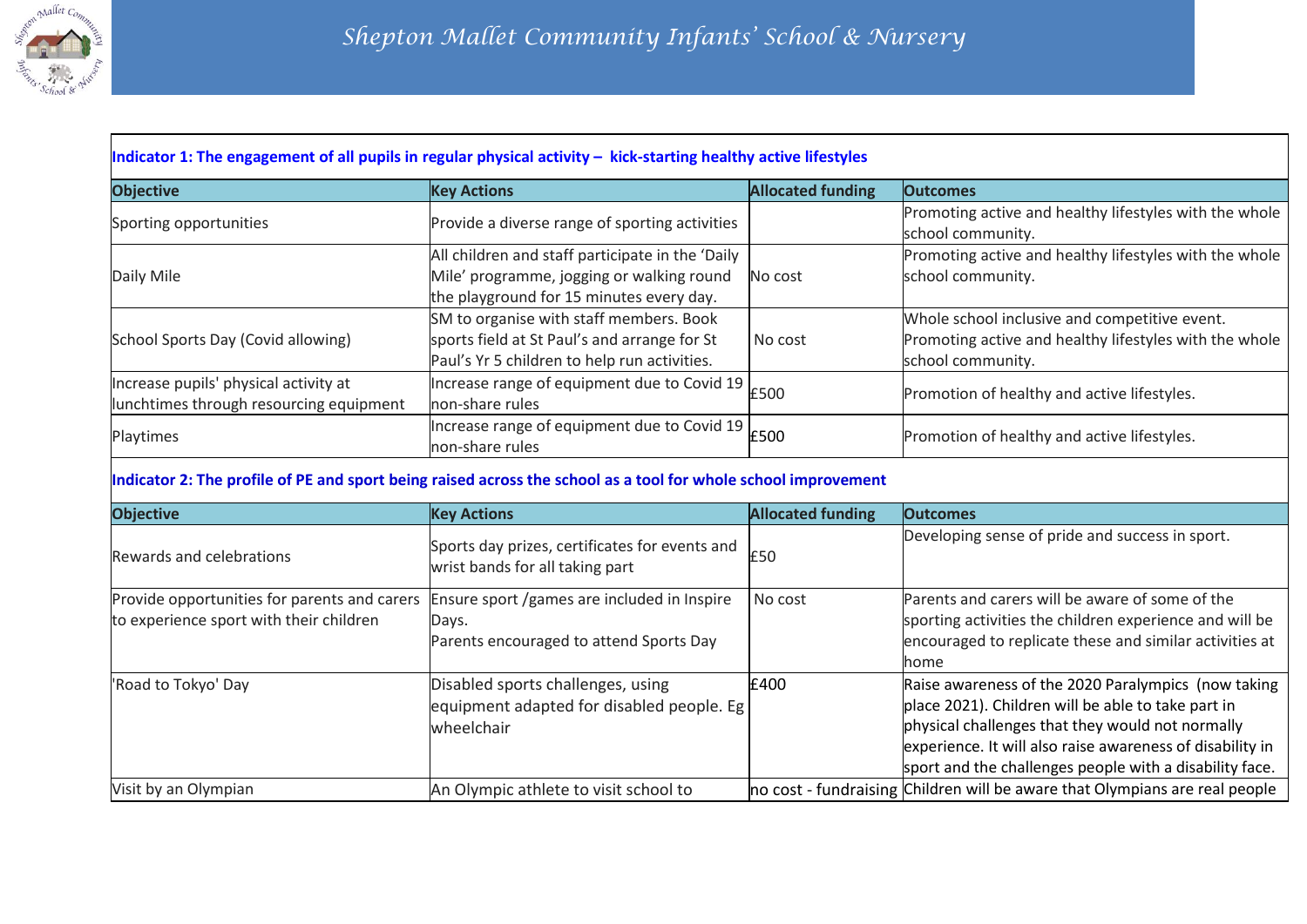

|                                                                                           | explain all about their sport and what is<br>involved in training for and taking part in<br>the Olympics.                                                        | activity                 | and that they too may be able to achieve highly in<br>sport.                                                                                                                                                                                                                                                                                           |
|-------------------------------------------------------------------------------------------|------------------------------------------------------------------------------------------------------------------------------------------------------------------|--------------------------|--------------------------------------------------------------------------------------------------------------------------------------------------------------------------------------------------------------------------------------------------------------------------------------------------------------------------------------------------------|
|                                                                                           | Indicator 3: Increased confidence, knowledge and skills of all staff in teaching Physical Education and sport                                                    |                          |                                                                                                                                                                                                                                                                                                                                                        |
| <b>Objective</b>                                                                          | <b>Key Actions</b>                                                                                                                                               | <b>Allocated funding</b> | <b>Outcomes</b>                                                                                                                                                                                                                                                                                                                                        |
| Team Teaching with specialist PE Teachers                                                 | Professional coach employed on a weekly<br>basis to support the teaching of PE across the<br>school. Teachers to team teach all year<br>groups                   | £5800                    | Increased quality of teaching and learning.<br>CPD training with a specialist to develop teachers'<br>knowledge and skills. Teachers improve skills for year<br>groups other than their own<br>Did not all take place due to Covid 19 but coach still<br>paid                                                                                          |
| Maths on the Move                                                                         | Each class to have 6 weeks tuition from a<br>sports coach on combined PE and Maths<br>lessons. Teachers to be trained to deliver the E2925<br>scheme themselves. | £1500                    | Further increase in quality of teaching. Teachers will be<br>able to have training on the areas they feel need<br>development, thus leading to an increase in skills and<br>confidence. Teachers to use PE to increase children's<br>skills and concentration in Maths.<br>Only partially completed due to Covid - 19 Therefore<br>a reduction in cost |
| Equipment                                                                                 | EH and SM to take regular audits of<br>equipment and order as required.                                                                                          | £350                     | High quality teaching and resources.                                                                                                                                                                                                                                                                                                                   |
| Indicator 4: Broader experience of a range of sports and activities offered to all pupils |                                                                                                                                                                  |                          |                                                                                                                                                                                                                                                                                                                                                        |
| <b>Objective</b>                                                                          | <b>Key Actions</b>                                                                                                                                               | <b>Allocated funding</b> | <b>Outcomes</b>                                                                                                                                                                                                                                                                                                                                        |
| <b>Employ a Play Leader for lunchtimes</b>                                                | Play leader to lead games and activities for<br>the children at lunchtime.                                                                                       | £2664                    | Organised activities at lunch time. Children encouraged<br>to take part in a variety of quality games and activities.<br>Those children who cannot attend after school clubs<br>engaged in sports activities.                                                                                                                                          |